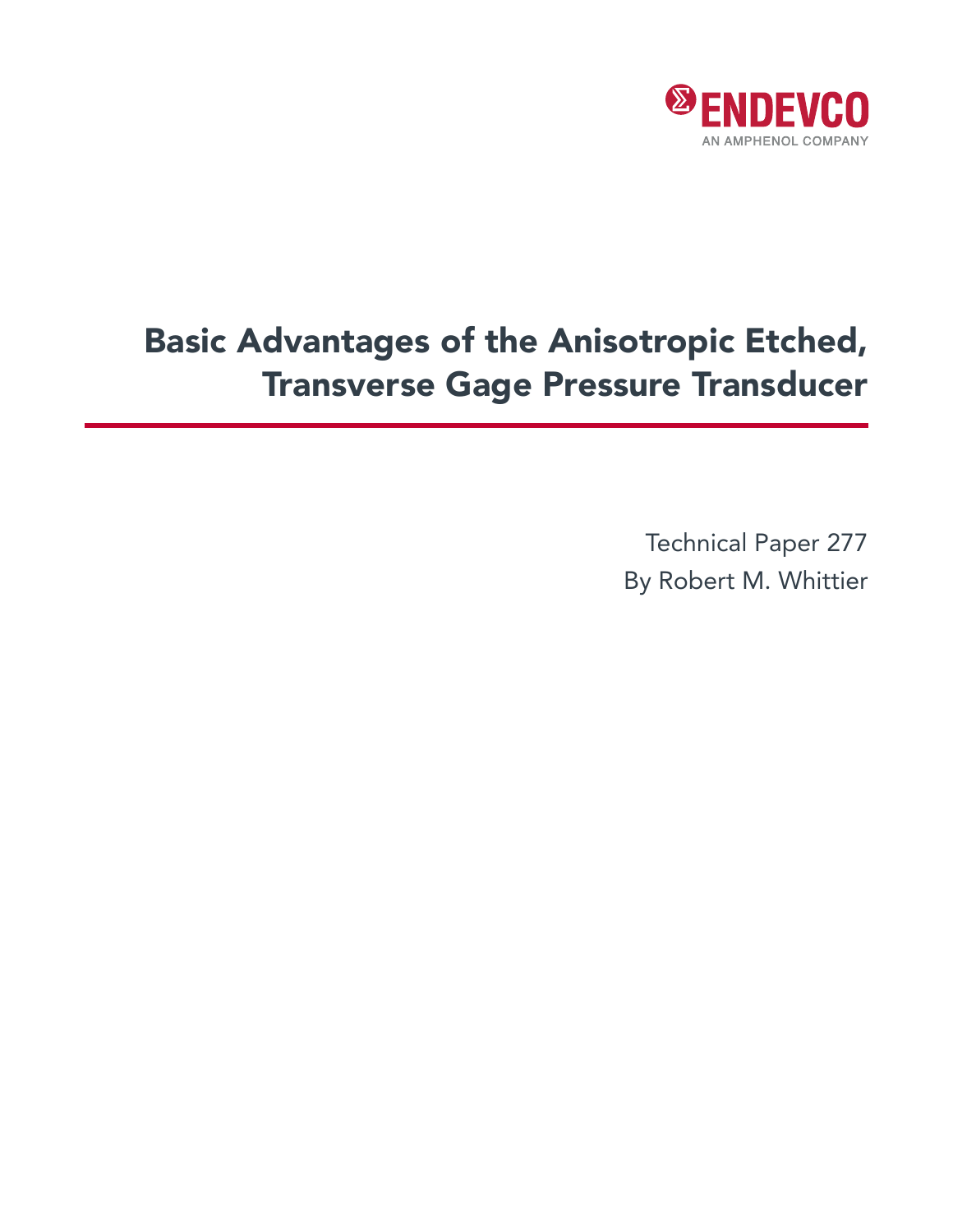#### E C H N I C A L  $\mathsf T$ PAPER 277

**BASIC ADVANTAGES OF THE ANISOTROPIC ETCHED, TRANSVERSE GAGE PRESSURE TRANSDUCER** 

Robert M. Whittier, Endevco<sup>®</sup>

## **BASIC ADVANTAGES OF THE ANISOTROPIC ETCHED, TRANSVERSE GAGE PRESSURE TRANSDUCER**

#### By Robert M. Whittier Manager, Development Engineering

#### **INTRODUCTION**

Endevco's innovative design approach provides miniature pressure transducers that are not only small and have high frequency response, but have excellent linearities, high sensitivities, and stability characteristics superior to many other pressure transducers. Nonlinearities of 0.1% FS (Best Straight Line) are not unusual, along with 300 mV output at full scale with 10 V input. Ranges to as low as 2 psi (~14 kPa) are feasible in a case diameter of 0.092 inch  $(2.34$  mm).

Are these transducers subminiature flat-diaphragm diffused silicon designs? In one word, no! They use four piezoresistive silicon elements in a Wheatstone bridge, but their similarities to earlier designs end there. The patented design implementation is novel and provides basic advantages to earlier designs.

Traditionally, miniature silicon pressure tranducers have been made similar to most large flat diaphragm strain gage transducers. When pressure is applied to a flat diaphragm, bending stress is distributed over its surface, changing from compression in one area to tension in another. Strain gages can

be positioned on a diaphragm to provide increasing and decreasing resistance. For more than two generations four-arm Wheatstone bridge transducers have been made this way, by simply cementing gages to one side of a metallic flat diaphragm.

Figure 1 - Photograph of diaphragm taken with scanning electron microscope 0.05 in.  $(1.25 \, mm)$  O.D.

Now for almost a generation transducers have been made with piezoresistive gages diffused into flat circular diaphragms of silicon, thus providing atomically bonded eleents. By using silicon semiconductor technology, miniaturization was achieved. The process has not, however, provided other technical advantages. It simply reduces the diameter of the circular diaphragms and permits extremely thin diaphragms.

**ENDEVCO** 

**TP 277** 

A pressure transducer design can be made dramatically more efficient if the stresses can be concentrated at the locations where the strain gages are placed. Stress should not be spread over a large area such as on a flat circular diaphragm. In general, if a stucture is under bending stress, stress concentration can be achieved by varying the thickness of the bending element. This is one of the basic conceptual differences which provides the superior performance of all Endevco transducers.

THE SCULPTURED DIAPHRAGM Endevco diaphragms are shaped to concentrate stress using a combination of plate and beam theory. This can be visualized by referring to Figure 1 which shows a circular diaphragm having two thicknesses. It is considerably thicker at the outer edge and has two islands in the middle section. Notice how close the islands come to each other and to the edge.

Figure 2 shows a photomicrograph of a diagram sectioned to show this. One can

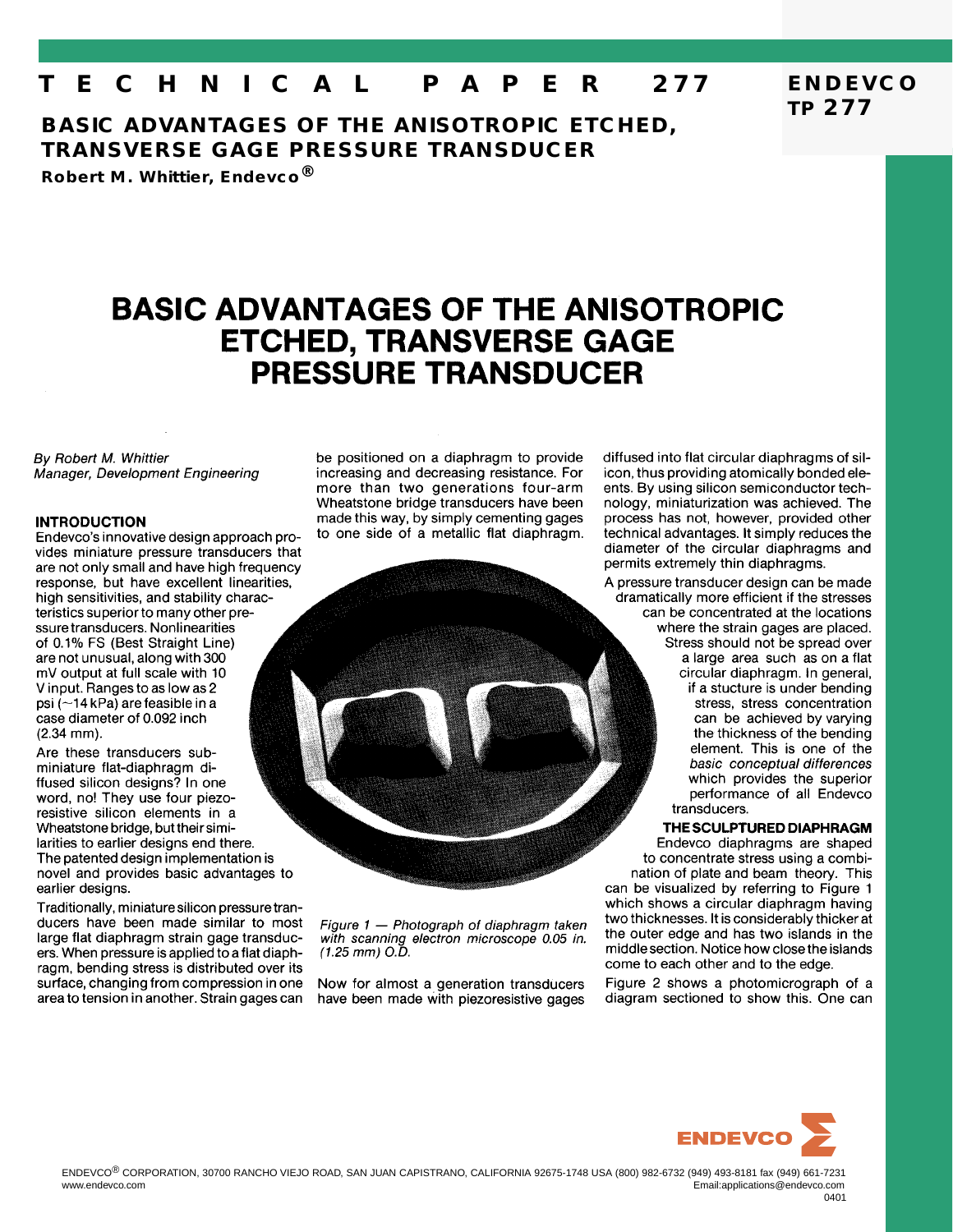**ENDEVCO** TP 277

> easily see that a distributed load, or pressure, on one side results in stress concentrations at points A, B and C where all the bending occurs. If a stress sensitive material is placed at A, B and C, a sensor with improved efficiency results in comparison



Figure 2 - Photomicrograph of diaphragm section through notches and islands.

to the flat diaphragm. The gage elements for our design are diffused into the diaphragm over the entire grooves at points A, B and C.

#### **FORMED BY ANISOTROPIC ETCHING**

Our diaphragms are fabricated from singlecrystal silicon. This material is anisotropic, meaning that its physical properties vary according to the direction in which they are measured. Another characteristic of anisotropic materials is that their chemical reaction rates may vary according to crystalline directions. When placing a crystal of silicon in a caustic bath, such as hot hydrazine, the material is etched faster in certain directions than others. Simply put, the material seems to have a mind of its own, and it forms well defined patterns and contours. By controlling etch bath parameters, the ratio of etching rates with direction can exceed 30 to 1. This results in precise control of shape. As can be seen by Figures 1 and 2, the technique provides deep notches and flat bottoms to the thinned sections. To obtain optimum transducer performance, the crystal must be correctly oriented. Then, using a multiple step lithographic, etching, and diffusing process, the part is fabricated. This technology is basic to the semiconductor industry. It should be mentioned that varieties of etch petterns and contours can be achieved which permit the concept to be used over a wide range of pressures and sizes.

#### **TRANSVERSE GAGE APPROACH**

The sculpturing of the diaphragm explains a significant part of the benefits of the Endevco design, but not all. Optimizing the piezoresistive characteristics is also important. The piezoresistive coefficients of silicon semiconductor materials vary with the direction of stress in the crystal and with the dopant material and its amount. Most prior art devices have been designed to stress the gage material so that the gage increases its length. If such a gage were placed in the stress concentration groove of the sculptured diaphragm, it would be stitched back and forth from one end to another a miniaturization of the larger wire and foil gage approaches. As the groove bends, the effective gage length would change. Another approach is to use a transverse gage; that is, one that is laid lengthwise in the groove. As the groove bends, this gage is strained so that it effectively changes width'.



Figure 3 - Photograph of diaphragm, glass-bonded to heavy silicon ring, 0.1 in (2.5 mm) O.D. by 0.02 in (0.5 mm) thick.

P-Type (110) silicon gage material has an important peculiarity. Its response to transverse strain is equal and opposite to its response to strain parallel to its length. With the appropriately doped material in the groove and with pressure applied, the strain is transverse to the length of the groove and the groove is protected from strain parallel to its length by the full thickness material. In other words, it does not bend in that direction. The piezoresistive sensitivity of this P-Type (110) gage is quite high and its variation with temperature is fairly low. The companion advantage to this approach is that the silicon diaphragm lends itself to anisotropic etch patterns which facilitate this configuration.

#### **LINEARITY ADVANTAGES**

A fundamental benefit from using the stress concentrated transverse gage is that pressure transducer amplitude linearity can be excellent. The change of resistance with stress for a single parallel P (110) gage is a more linear function than that for a transverse gage. When used in a bridge configuration, however, with one element in tension and the other in compression, the transverse gage approach can be better. A parallel gage has decreasing sensitivity with increasing stress in both tension and compression. The bridge nonlinearity is the average nonlinearity of both. The transverse gage has decreasing sensitivity in tension and increasing sensitivity in compression, so that the average nonlinearity is close to zero.

The requirement for equal and opposite strain fields is a restraint on transducer design. This is the reason for the relatively wide central groove shown in Figure 1. On the other hand, the designer can counteract other nonlinearities in a design by shifting the strain balance between the increasing and decreasing gages. In production practice, the balance of strain levels can be maintained closely enough to provide nonlinearities to full scale of about 0.1% to 0.4% BSL, depending on product and range. The combination of using stress concentration and transverse gages provides about three times better linearity to full scale than the alternative flat-diaphragm approaches. This advantage can be even greater for pressures above full scale. Many of the Endevco pressure transducers provide 1 volt of output with less than 1% nonlinearity.

#### SENSITIVITY AND STABILITY **ADVANTAGES**

The output from these transducers is about 300 mV at full scale when 10 Vdc is applied. This higher than normal value is a result of two factors:

- 1) The transverse gage approach, which is more linear than the parallel gage approach, permits higher outputs for equivalent nonlinearities.
- 2) Concentration of the stresses over the entire area of the 4 strain gages, and only over that area, increases efficiency.

From a practical standpoint each of these transducers can be used over a very wide span of pressures. They can even be used for measurements above the specified full range. The Endevco specifications show a value for typical nonlinearity for pressures to 3 times full scale, and all transducers are tested to 3 times full scale. In many ways, this suggests that full scale has been chosen conservatively. It is a pressure level where the transducer still has an unusually high overrange capability.

Because silicon is an excellent spring material the transducers have low hysteresis, usually below 0.05%. At temperatures below 600°C, the silicon stressstrain curve has no plastic zone and the material has essentially no creep. Even at pressures above full scale, and sometimes to diaphragm fracture, the transducers perform with little error.

Single crystal silicon is a strong material whose strength depends significantly<br>on the quality of the material. The tech-

ENDEVCO<sup>®</sup> CORPORATION, 30700 RANCHO VIEJO ROAD, SAN JUAN CAPISTRANO, CALIFORNIA 92675-1748 USA (800) 982-6732 (949) 493-8181 fax (949) 661-7231 Email:applications@endevco.com www.endevco.com  $0401$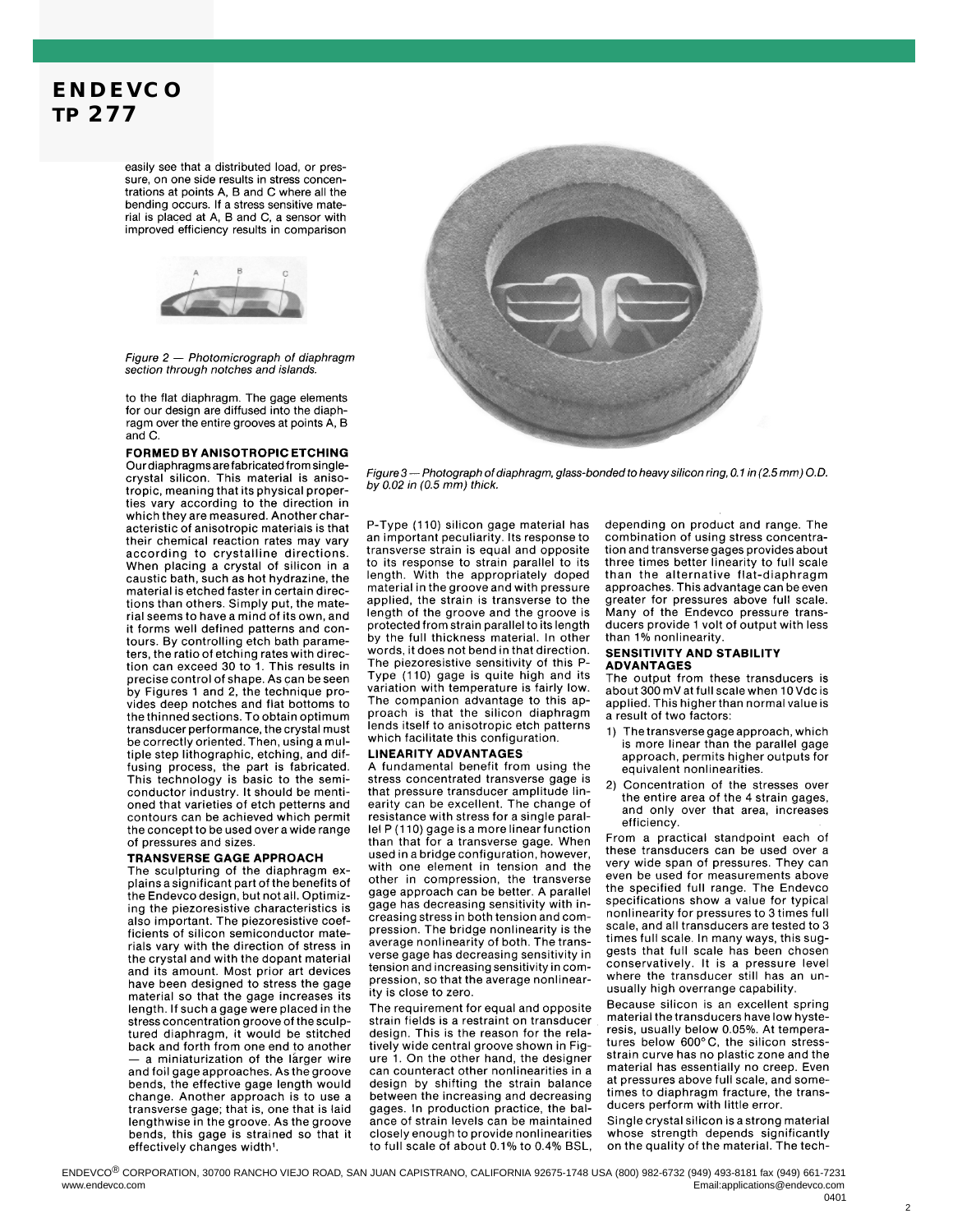### **ENDEVCO TP 277**

| Model     | <b>Linearity Over</b><br><b>Normal Range</b> | <b>Linearity Over</b><br><b>Three Times Range</b> | Burst<br><b>Pressure</b> | <b>Resonance</b><br><b>Frequency</b> |
|-----------|----------------------------------------------|---------------------------------------------------|--------------------------|--------------------------------------|
| 8510-2    | .4% to 2 psi                                 | $1.2\%$ to 6 psi                                  | 40 psi                   | 45 000 Hz                            |
| 8510-15   | .2% to 15 psi                                | $0.4\%$ to 45 psi                                 | 200 psi                  | 100 000 Hz                           |
| 8510-100  | .1% to 100 psi                               | 0.3% to 300 psi                                   | 500 psi                  | 240 000 Hz                           |
| 8510-2000 | .1% to 2 000 psi                             | 0.5% to 6 000 psi                                 | 10K psi                  | 900 000 Hz                           |
| 8514-20   | .1% to 20 psi                                | 2.9% to 60 psi                                    | 220 psi                  | 180 000 Hz                           |
| 8514-100  | .1% to 100 psi                               | 0.5% to 300 psi                                   | 650 psi                  | 410 000 Hz                           |
| 8530-15   | .1% to 15 psi                                | $0.5\%$ to 60 psi                                 | $110$ psi                | 120 000 Hz                           |
| 8530-200  | .1% to 200 psi                               | 0.6% to 600 psi                                   | 950 psi                  | 360 000 Hz                           |

Figure 4 - Tabulation of Transducer Calibration Data (Typical BSL Linearity)

nique for growing the crystal, the technique for forming the part, the resultant dislocation density, surface scratches and micro-pits are all important factors. Because less of the effective area of the diaphragm is under high stress with this design than with others, the probability is better that the diaphragm will withstand higher pressures. These aspects are particularly advantageous for the low range transducers. For example, a 2 psi full scale transducer withstands typically 40 psi, or 20 times full scale.

So that the performance inherent in this sculptured diaphragm is not degraded

when it is used to produce a finished transducer, the diaphragms are first attached to a heavy ring. This ring is also made of silicon and the parts are joined with glass at high temperature. The end result is essentially an all silicon assembly having a thickness ratio from the edge of the diaphragm to the working areas of about 20:1. An example of this construction is shown in Figure 3. By taking this design approach the diaphragm is rigidly supported and the strain takes place in the strain gages where it should.

#### RESULTS AND CONCLUSIONS

The performance of pressure transducers using the anisotropic etch diffused silicon diaphragm is best described by the product specifications. Transducers with normal ranges of 2 psi  $(-14$  kPa) to 20 000 psi (138 MPa) are available. A simplified comparison showing a few of the characteristics which highlight the technical factors discussed above is shown in Figure 4. As one can see, this approach provides a low range capability, high sensitivity, improved linearity, good stability . . . all resulting from an innovative design approach.



Examples of Endevco's Line of Pressure Transducers